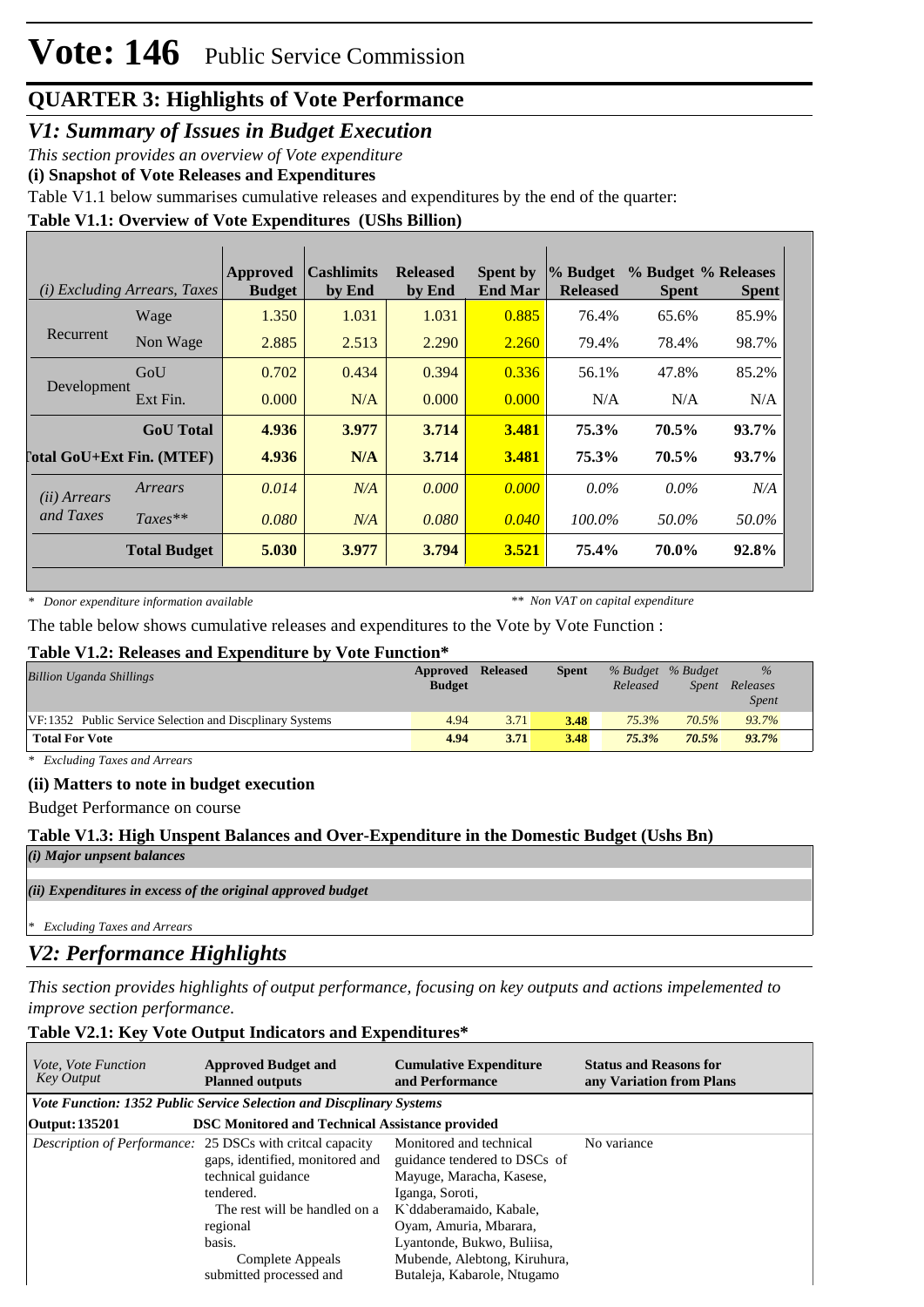| Vote, Vote Function<br>Key Output                                         | <b>Approved Budget and</b><br><b>Planned outputs</b>                                                                                                                                             | <b>Cumulative Expenditure</b><br>and Performance                                                                                                                                                                                                                                                                                                                                                                                                                                                                                                                                                                                                                                                                                                                                                                                                                                                                                                     | <b>Status and Reasons for</b><br>any Variation from Plans |
|---------------------------------------------------------------------------|--------------------------------------------------------------------------------------------------------------------------------------------------------------------------------------------------|------------------------------------------------------------------------------------------------------------------------------------------------------------------------------------------------------------------------------------------------------------------------------------------------------------------------------------------------------------------------------------------------------------------------------------------------------------------------------------------------------------------------------------------------------------------------------------------------------------------------------------------------------------------------------------------------------------------------------------------------------------------------------------------------------------------------------------------------------------------------------------------------------------------------------------------------------|-----------------------------------------------------------|
|                                                                           | decisions communicated                                                                                                                                                                           | and Buikwe                                                                                                                                                                                                                                                                                                                                                                                                                                                                                                                                                                                                                                                                                                                                                                                                                                                                                                                                           |                                                           |
|                                                                           |                                                                                                                                                                                                  |                                                                                                                                                                                                                                                                                                                                                                                                                                                                                                                                                                                                                                                                                                                                                                                                                                                                                                                                                      |                                                           |
|                                                                           |                                                                                                                                                                                                  | Conducted performance audit in<br>DSC's of Kapchorwa,<br>Bulambuli, Sironko, Kotido,<br>Kabong, Namayingo, Iganga,<br>Mubende, Lyantonde, Masindi,<br>Buliisa, Kibaale, Nakapiripirit,<br>Amuria, Katakwi and Soroti                                                                                                                                                                                                                                                                                                                                                                                                                                                                                                                                                                                                                                                                                                                                 |                                                           |
|                                                                           |                                                                                                                                                                                                  | Offered written guidance to<br>DSCs in the districts of Kabale,<br>Ibanda, Luwero, Serere, Zombo,<br>Isingiro, Ntungamo, Buhweju,<br>Arua, Bulambuli, Kabarole,<br>Hoima, Pader, Amunia,<br>Mbarara, Oyam, Mpigi,<br>Butambala                                                                                                                                                                                                                                                                                                                                                                                                                                                                                                                                                                                                                                                                                                                       |                                                           |
|                                                                           |                                                                                                                                                                                                  | Processed and concluded a total<br>of 25 appeals received from<br>persons aggrieved by the<br>decisions of the District Service<br>Commissions and 3 appeals<br>from central                                                                                                                                                                                                                                                                                                                                                                                                                                                                                                                                                                                                                                                                                                                                                                         |                                                           |
| Performance Indicators:                                                   |                                                                                                                                                                                                  |                                                                                                                                                                                                                                                                                                                                                                                                                                                                                                                                                                                                                                                                                                                                                                                                                                                                                                                                                      |                                                           |
| Percentage of submitted<br>Appeals concluded<br>No. of DSCS with Capacity |                                                                                                                                                                                                  | 100<br>26                                                                                                                                                                                                                                                                                                                                                                                                                                                                                                                                                                                                                                                                                                                                                                                                                                                                                                                                            |                                                           |
| gaps identified, monitored<br>and Technical guidance<br>tendered          |                                                                                                                                                                                                  |                                                                                                                                                                                                                                                                                                                                                                                                                                                                                                                                                                                                                                                                                                                                                                                                                                                                                                                                                      |                                                           |
| <b>Output Cost:</b>                                                       | UShs Bn:<br>0.499                                                                                                                                                                                | UShs Bn:<br>0.340                                                                                                                                                                                                                                                                                                                                                                                                                                                                                                                                                                                                                                                                                                                                                                                                                                                                                                                                    | 68.2%<br>% Budget Spent:                                  |
| <b>Output: 135202</b>                                                     | <b>Selection Systems Development</b>                                                                                                                                                             |                                                                                                                                                                                                                                                                                                                                                                                                                                                                                                                                                                                                                                                                                                                                                                                                                                                                                                                                                      |                                                           |
|                                                                           | Description of Performance: Competence profiles reviewed,<br>Selection instruments<br>developed, capacity of PSC<br>Secretariat staff and Members<br>trained in competence based<br>recruitment. | Administered selection tests in<br>Central Government for the<br>posts of Assistant geological<br>officer, division veterinary<br>officer, principal regional<br>intergration officer, division<br>environment mgt officer,<br>principal literacy officer,<br>geophysical technician, senior<br>personal secretary, personal<br>secretary, at MUNI university<br>for accounts assistant, at UBOS<br>for data processing assistant,<br>team supervisor, stores<br>supervisor, and at parliament for<br>deputy clerk<br>National Information<br>Technology Authority (NITA)<br>(Executive personal secretary);<br>Parliamentary Commission<br>(Deputy clerk corporate affairs);<br>Rakai District Local<br>Government (Senior Town<br>Treasurer & Principal township<br>officer);<br>Hoima District Local<br>Government (HRO)<br><b>UBOS</b> (Deputy Executive<br>Director), Masindi district<br>(Procurement Officer, Office<br>Attendant, Laboratory | No variance                                               |

# **Vote: 146** Public Service Commission **QUARTER 3: Highlights of Vote Performance**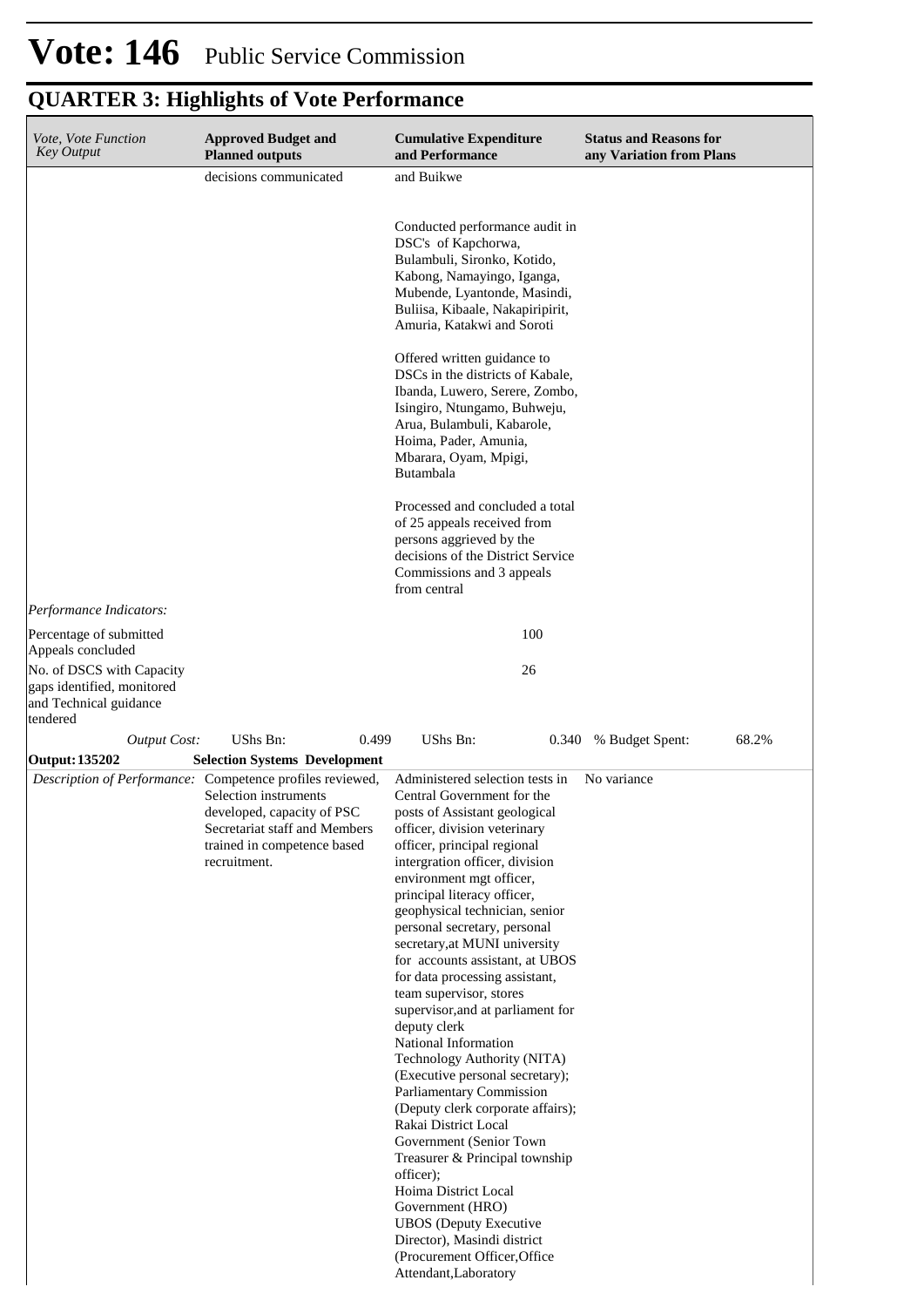| Vote, Vote Function<br><b>Key Output</b>                          | <b>Approved Budget and</b><br><b>Planned outputs</b> |       | <b>Cumulative Expenditure</b><br>and Performance                                                                                                                                                                                                                                                                                                                                                                                                                                                                                                                                                                                                                                                                                                                                                                                                                                                                                                                                                                                                                                                                                                                                                                           | <b>Status and Reasons for</b><br>any Variation from Plans |       |
|-------------------------------------------------------------------|------------------------------------------------------|-------|----------------------------------------------------------------------------------------------------------------------------------------------------------------------------------------------------------------------------------------------------------------------------------------------------------------------------------------------------------------------------------------------------------------------------------------------------------------------------------------------------------------------------------------------------------------------------------------------------------------------------------------------------------------------------------------------------------------------------------------------------------------------------------------------------------------------------------------------------------------------------------------------------------------------------------------------------------------------------------------------------------------------------------------------------------------------------------------------------------------------------------------------------------------------------------------------------------------------------|-----------------------------------------------------------|-------|
|                                                                   |                                                      |       | Assistant, Labour Officer)<br>NPA (Head Economic &<br>Strategic Planning Dep). UWA<br>(Concessions Officer, IT)<br>Technician, Warden<br>Performance<br>Audit, Administrative Assistant)<br>Mpigi (Community<br>Development Officer, Clinical<br>Officer) Namayingo<br>(Community Development<br>Officer), Bugiri (Community<br>Development Officer, Human<br>Resource Officer, Probation and<br>Social Welfare, Labour<br>Officer, Population<br>Officer, Statistician, Records<br>Assistant)<br>The Department further<br>administered written tests to<br>short listed candidates for<br>various posts under the<br>Graduate Recruitment Exercise<br>(GRE)<br>for the posts of Accountant,<br>Commercial officer, Cultural<br>Officer, Economist, Engineer,<br>Engineer Urban Water &<br>Sewerage, Engineer Water for<br>Production, Civil Engineer,<br>Finance Officer, General Health<br>Inspector, Human Resource<br>Officer, Industrial Officer, Land<br>Officer, Legal Officer, Physical<br>Planner, Probation & Welfare<br>officer, Psychological Soc<br>worker, Quantity Surveyor,<br>Records Officer, Sociologist,<br>State Attorney, Statistician,<br>Systems Administrator, Systems<br>Admin -Network Admin & |                                                           |       |
|                                                                   |                                                      |       | Tech support, Transport Officer<br>and Water Officer                                                                                                                                                                                                                                                                                                                                                                                                                                                                                                                                                                                                                                                                                                                                                                                                                                                                                                                                                                                                                                                                                                                                                                       |                                                           |       |
|                                                                   |                                                      |       | Reviewed and updated the<br>Selection instruments data bank                                                                                                                                                                                                                                                                                                                                                                                                                                                                                                                                                                                                                                                                                                                                                                                                                                                                                                                                                                                                                                                                                                                                                                |                                                           |       |
| Performance Indicators:                                           |                                                      |       |                                                                                                                                                                                                                                                                                                                                                                                                                                                                                                                                                                                                                                                                                                                                                                                                                                                                                                                                                                                                                                                                                                                                                                                                                            |                                                           |       |
| No. of competence based<br>selections instruments<br>developed    | 25                                                   |       | 18                                                                                                                                                                                                                                                                                                                                                                                                                                                                                                                                                                                                                                                                                                                                                                                                                                                                                                                                                                                                                                                                                                                                                                                                                         |                                                           |       |
| <b>Output Cost:</b>                                               | UShs Bn:                                             | 0.629 | UShs Bn:<br>0.483                                                                                                                                                                                                                                                                                                                                                                                                                                                                                                                                                                                                                                                                                                                                                                                                                                                                                                                                                                                                                                                                                                                                                                                                          | % Budget Spent:                                           | 76.8% |
| Output: 135205<br>Description of Performance: New Members of DSCs | <b>DSC Capacity Building</b>                         |       | Conducted mentoring<br>inducted, performance enhanced programmes for DSC's of<br>Ntoroko and Mbirizi                                                                                                                                                                                                                                                                                                                                                                                                                                                                                                                                                                                                                                                                                                                                                                                                                                                                                                                                                                                                                                                                                                                       | No variance                                               |       |
|                                                                   |                                                      |       | Conducted performance<br>enhancement programmes for<br>DSCs of Soronko, Kotido,<br>Namayingo, Iganga, Kitgum,<br>Lamwo, Pader, Nwoya, Amuru,<br>Gulu, Nebbi, Bududa, Butaleja,<br>Namutumba, Mayuge, Mbarara,<br>Kasese, Buhweju, Kiruhura,<br>Ibanda, Rukungiri, Rakai,                                                                                                                                                                                                                                                                                                                                                                                                                                                                                                                                                                                                                                                                                                                                                                                                                                                                                                                                                   |                                                           |       |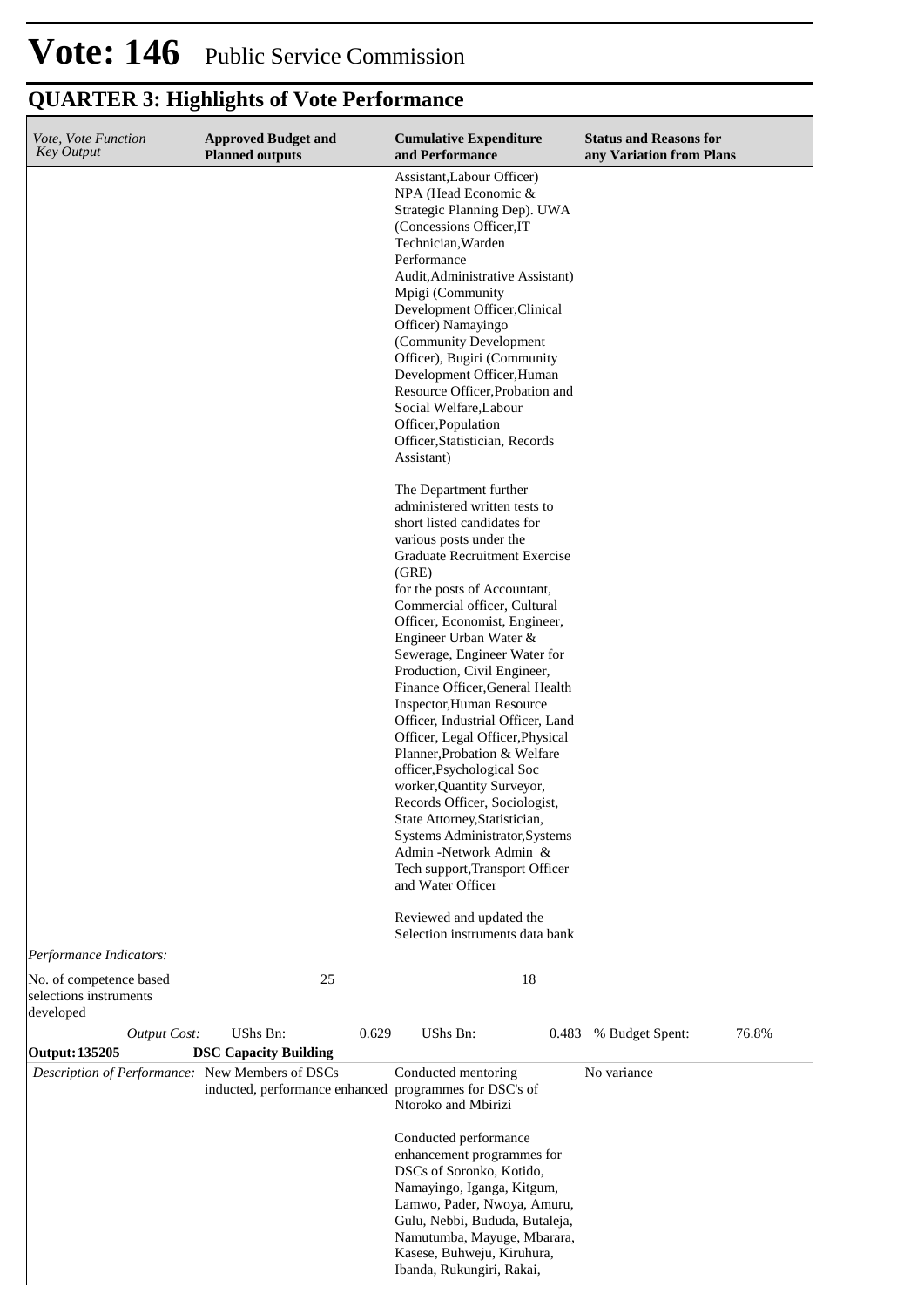| Vote, Vote Function<br><b>Key Output</b>                   |                     | <b>Approved Budget and</b><br><b>Planned outputs</b> |      |                | <b>Cumulative Expenditure</b><br>and Performance                                                                                                                                                                                                                                                                                                                                   |       | <b>Status and Reasons for</b><br>any Variation from Plans |       |
|------------------------------------------------------------|---------------------|------------------------------------------------------|------|----------------|------------------------------------------------------------------------------------------------------------------------------------------------------------------------------------------------------------------------------------------------------------------------------------------------------------------------------------------------------------------------------------|-------|-----------------------------------------------------------|-------|
|                                                            |                     |                                                      |      |                | Lwengo, Ntungamo and<br>Kalungu                                                                                                                                                                                                                                                                                                                                                    |       |                                                           |       |
|                                                            |                     |                                                      |      |                | Established capacity gaps after<br>needs capacity survey in the<br>DSCs of Kitgum, Lamwo, Pader,<br>Nwoya, Amuru, and Gulu                                                                                                                                                                                                                                                         |       |                                                           |       |
|                                                            |                     |                                                      |      |                | <b>Conducted Human Resource</b><br>Audit in DSCs of Kitgum,<br>Lamwo, Pader, Lamwo, Amuru<br>and Gulu                                                                                                                                                                                                                                                                              |       |                                                           |       |
|                                                            |                     |                                                      |      |                | Inducted Members and<br>Secretaries in Sembabule<br>district, Ntoroko, Mbirizi,<br>Bududa, Butaleja, Soroti,<br>Amuria, Tororo, Kamuli,<br>Kapchorwa, Nakapiripirit and<br>Amudat                                                                                                                                                                                                  |       |                                                           |       |
|                                                            |                     |                                                      |      |                | Appointed Members of DSCs in<br>Oyam [1], Namayingo [1],<br>Kotido [2], kween [1], Mbarara<br>[1], Kyankwanzi [2], Gulu [1],<br>Maracha [1], Budaka [1],<br>Kiboga [1], Jinja [1], Rakai [1],<br>Amudat, Kisoro, Butaleja,<br>Nakasongola [3], Nakapiripirit<br>[2], Kapchorwa [2], Isingiro<br>[2], Dokolo [2], Moyo [1],<br>Mayuge [1], Pader [1],<br>Kyenjojo [2], Kiruhura [3] |       |                                                           |       |
| Performance Indicators:                                    |                     |                                                      |      |                |                                                                                                                                                                                                                                                                                                                                                                                    |       |                                                           |       |
| Number of<br>Members/Secretaries<br>inducted               |                     |                                                      |      |                |                                                                                                                                                                                                                                                                                                                                                                                    | 13    |                                                           |       |
|                                                            | <b>Output Cost:</b> | UShs Bn:                                             |      | 0.131          | UShs Bn:                                                                                                                                                                                                                                                                                                                                                                           | 0.095 | % Budget Spent:                                           | 72.3% |
| Output: 135206                                             |                     | <b>Recruitment Services</b>                          |      |                |                                                                                                                                                                                                                                                                                                                                                                                    |       |                                                           |       |
|                                                            |                     | Description of Performance: 5 Adverts to be released |      |                | 4 Adverts released PSC Advert<br>External 1/2014, PSC External<br>2/2014, PSC Internal 1/2014,<br>PSC External 3/2014                                                                                                                                                                                                                                                              |       | No Variance                                               |       |
| Performance Indicators:                                    |                     |                                                      |      |                |                                                                                                                                                                                                                                                                                                                                                                                    |       |                                                           |       |
| Percentage of Declared<br>vacant positions filled          |                     |                                                      |      |                |                                                                                                                                                                                                                                                                                                                                                                                    | 75    |                                                           |       |
| No. of recruitment<br>submissions handled and<br>concluded |                     |                                                      | 3500 |                |                                                                                                                                                                                                                                                                                                                                                                                    | 2915  |                                                           |       |
|                                                            | <b>Output Cost:</b> | UShs Bn:                                             |      | 0.684          | <b>UShs Bn:</b>                                                                                                                                                                                                                                                                                                                                                                    | 0.522 | % Budget Spent:                                           | 76.3% |
| <b>Vote Function Cost</b>                                  |                     | <b>UShs Bn:</b>                                      |      | 4.936 UShs Bn: |                                                                                                                                                                                                                                                                                                                                                                                    |       | 3.481 % Budget Spent:                                     | 70.5% |
| <b>Cost of Vote Services:</b>                              |                     | UShs Bn:                                             |      | 4.936 UShs Bn: |                                                                                                                                                                                                                                                                                                                                                                                    |       | 3.481 % Budget Spent:                                     | 70.5% |
| <b>Excluding Taxes and Arrears</b><br>$\ast$               |                     |                                                      |      |                |                                                                                                                                                                                                                                                                                                                                                                                    |       |                                                           |       |

Performance on course

### **Table V2.2: Implementing Actions to Improve Vote Performance**

| <b>Planned Actions:</b>                                                                                                                                                    | <b>Actual Actions:</b>     | <b>Reasons for Variation</b> |  |  |  |  |  |  |
|----------------------------------------------------------------------------------------------------------------------------------------------------------------------------|----------------------------|------------------------------|--|--|--|--|--|--|
| Vote: 146 Public Service Commission                                                                                                                                        |                            |                              |  |  |  |  |  |  |
| Vote Function: 1352 Public Service Selection and Discolinary Systems                                                                                                       |                            |                              |  |  |  |  |  |  |
| Conduct monitoring visits, offer technical <b>DSCs monitoring visits conducted and</b><br>guidance and assess compliance. Develop<br>systems for monitoring compliance and | technical guidance offered | No variance                  |  |  |  |  |  |  |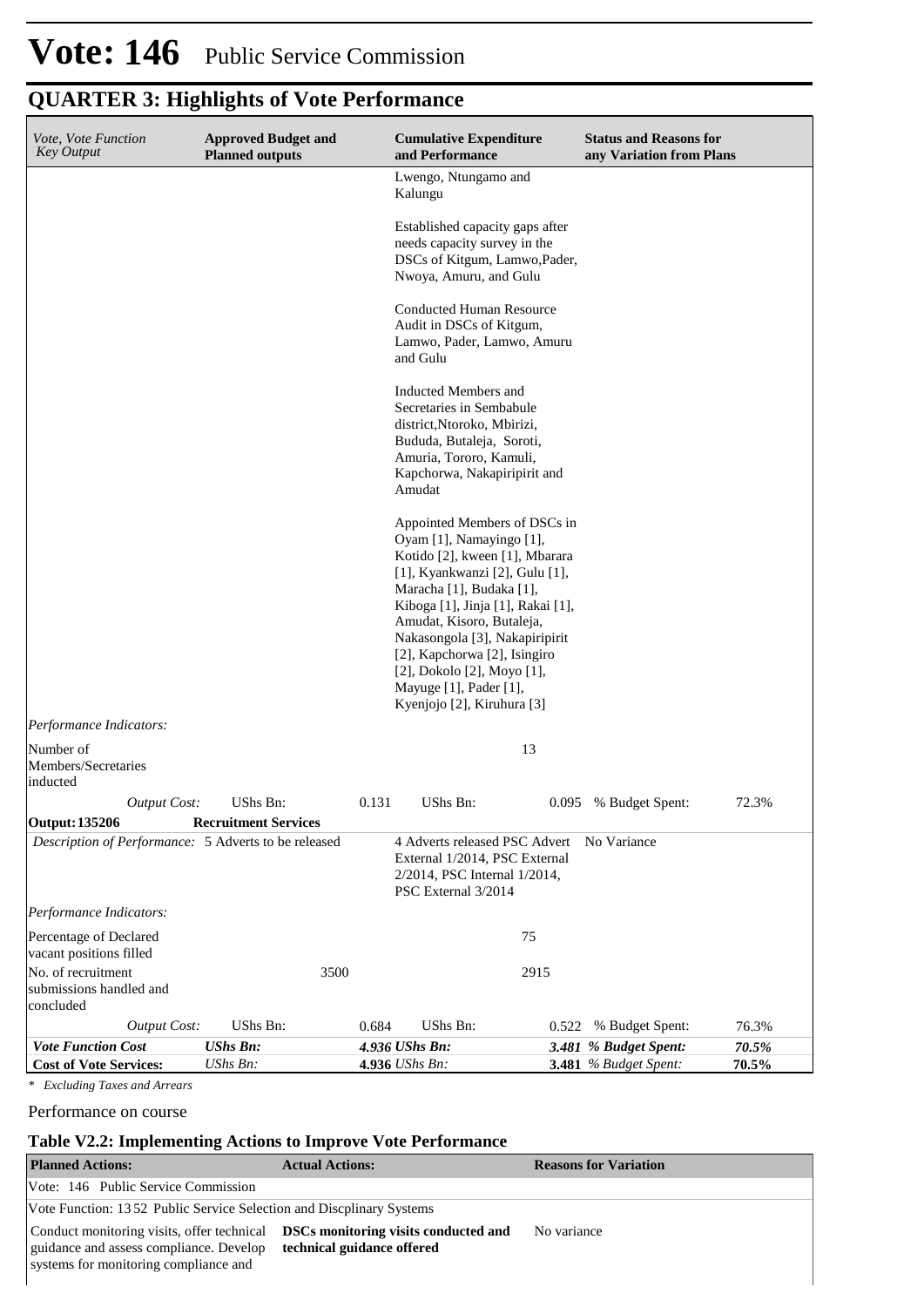| <b>Planned Actions:</b>                                                                                          | <b>Actual Actions:</b>                          | <b>Reasons for Variation</b> |
|------------------------------------------------------------------------------------------------------------------|-------------------------------------------------|------------------------------|
| adherence to existing disciplinary and<br>other HRM related procedure and policies.                              |                                                 |                              |
| Replace old and obsolete computers with<br>new computers. Train and refresh staff in<br>Microsoft Office package | Procured and replace old, obselete<br>computers | No variance                  |
| Vote: 146 Public Service Commission                                                                              |                                                 |                              |
| Vote Function: 1352 Public Service Selection and Discplinary Systems                                             |                                                 |                              |
| Develop/Review profiles and conduct<br>research/training to improve the<br>recruitment system                    | Developed and reviewed profiles                 | No variance                  |

### *V3: Details of Releases and Expenditure*

*This section provides a comprehensive summary of the outputs delivered by the Vote and further details of Vote expenditures by Vote Function and Expenditure Item.*

#### **Table V3.1: GoU Releases and Expenditure by Output\***

| Billion Uganda Shillings                                         | Approved      | <b>Released</b> | <b>Spent</b> | $%$ GoU       | $%$ GoU       | $%$ GoU      |  |
|------------------------------------------------------------------|---------------|-----------------|--------------|---------------|---------------|--------------|--|
|                                                                  | <b>Budget</b> |                 |              | <b>Budget</b> | <b>Budget</b> | Releases     |  |
|                                                                  |               |                 |              | Released      | Spent         | <i>Spent</i> |  |
| VF:1352 Public Service Selection and Discplinary Systems         | 4.94          | 3.71            | 3.48         | 75.3%         | 70.5%         | 93.7%        |  |
| Class: Outputs Provided                                          | 4.24          | 3.33            | 3.15         | 78.5%         | 74.4%         | 94.7%        |  |
| 135201 DSC Monitored and Technical Assistance provided           | 0.50          | 0.38            | 0.34         | 76.1%         | 68.2%         | 89.6%        |  |
| 135202 Selection Systems Development                             | 0.63          | 0.51            | 0.48         | 80.8%         | 76.8%         | 95.1%        |  |
| 135203 Regulation and Standards Development                      | 0.02          | 0.02            | 0.02         | 85.8%         | 85.8%         | 100.0%       |  |
| 135204 Administrative Support Services                           | 2.28          | 1.80            | 1.70         | 78.9%         | 74.5%         | 94.4%        |  |
| 135205 DSC Capacity Building                                     | 0.13          | 0.10            | 0.10         | 76.6%         | 72.3%         | 94.4%        |  |
| 135206 Recruitment Services                                      | 0.68          | 0.53            | 0.52         | 77.0%         | 76.3%         | 99.0%        |  |
| Class: Outputs Funded                                            | 0.02          | 0.01            | 0.01         | 63.8%         | 63.8%         | 99.9%        |  |
| Membership to International Organisations (CAPAM,<br>135251      | 0.02          | 0.01            | 0.01         | 63.8%         | 63.8%         | 99.9%        |  |
| AAPSCOM, AAPAM)                                                  |               |                 |              |               |               |              |  |
| Class: Capital Purchases                                         | 0.68          | 0.38            | 0.32         | 55.3%         | 46.7%         | 84.5%        |  |
| 135272 Government Buildings and Administrative Infrastructure    | 0.04          | 0.03            | 0.02         | 68.3%         | 48.8%         | 71.4%        |  |
| 135275 Purchase of Motor Vehicles and Other Transport Equipment  | 0.46          | 0.21            | 0.19         | 45.1%         | 40.4%         | 89.6%        |  |
| 135276 Purchase of Office and ICT Equipment, including Software  | 0.16          | 0.12            | 0.10         | 75.5%         | 58.3%         | 77.1%        |  |
| 135278 Purchase of Office and Residential Furniture and Fittings | 0.02          | 0.02            | 0.02         | 100.0%        | 94.3%         | 94.3%        |  |
| <b>Total For Vote</b>                                            | 4.94          | 3.71            | 3.48         | 75.3%         | 70.5%         | 93.7%        |  |

*\* Excluding Taxes and Arrears*

### **Table V3.2: 2015/16 GoU Expenditure by Item**

| <b>Billion Uganda Shillings</b>                       | Approved<br><b>Budget</b> | <b>Releases</b> | <b>Expend-</b><br>iture | % Budged<br><b>Released</b> | % Budget<br><b>Spent</b> | %Releases<br><b>Spent</b> |
|-------------------------------------------------------|---------------------------|-----------------|-------------------------|-----------------------------|--------------------------|---------------------------|
| <b>Output Class: Outputs Provided</b>                 | 4.24                      | 3.33            | 3.15                    | 78.5%                       | 74.4%                    | 94.7%                     |
| 211101 General Staff Salaries                         | 1.35                      | 1.03            | 0.89                    | 76.4%                       | 65.6%                    | 85.9%                     |
| 211103 Allowances                                     | 0.51                      | 0.45            | 0.45                    | 87.8%                       | 87.4%                    | 99.6%                     |
| 212102 Pension for General Civil Service              | 0.00                      | 0.00            | 0.00                    | N/A                         | N/A                      | N/A                       |
| 213004 Gratuity Expenses                              | 0.00                      | 0.00            | 0.00                    | N/A                         | N/A                      | N/A                       |
| 221003 Staff Training                                 | 0.05                      | 0.04            | 0.04                    | 77.2%                       | 77.2%                    | 100.0%                    |
| 221004 Recruitment Expenses                           | 0.78                      | 0.62            | 0.62                    | 79.1%                       | 78.8%                    | 99.6%                     |
| 221007 Books, Periodicals & Newspapers                | 0.03                      | 0.03            | 0.02                    | 77.2%                       | 69.9%                    | 90.5%                     |
| 221009 Welfare and Entertainment                      | 0.03                      | 0.02            | 0.02                    | 73.7%                       | 73.2%                    | 99.4%                     |
| 221011 Printing, Stationery, Photocopying and Binding | 0.09                      | 0.07            | 0.07                    | 79.0%                       | 79.0%                    | 99.9%                     |
| 221016 IFMS Recurrent costs                           | 0.01                      | 0.01            | 0.01                    | 100.0%                      | 99.9%                    | 99.9%                     |
| 221020 IPPS Recurrent Costs                           | 0.03                      | 0.01            | 0.01                    | 40.0%                       | 31.3%                    | 78.2%                     |
| 222001 Telecommunications                             | 0.08                      | 0.06            | 0.05                    | 77.2%                       | 72.0%                    | 93.3%                     |
| $223003$ Rent – (Produced Assets) to private entities | 0.01                      | 0.00            | 0.00                    | 77.2%                       | 73.6%                    | 95.3%                     |
| 223005 Electricity                                    | 0.02                      | 0.01            | 0.01                    | 77.2%                       | 77.2%                    | 100.0%                    |
| 223006 Water                                          | 0.01                      | 0.01            | 0.01                    | 77.2%                       | 77.2%                    | 100.0%                    |
| 227001 Travel inland                                  | 0.74                      | 0.58            | 0.57                    | 78.0%                       | 76.9%                    | 98.6%                     |
| 227002 Travel abroad                                  | 0.23                      | 0.15            | 0.15                    | 67.1%                       | 65.6%                    | 97.8%                     |
| 227004 Fuel, Lubricants and Oils                      | 0.15                      | 0.12            | 0.12                    | 79.9%                       | 79.9%                    | 100.0%                    |
| 228001 Maintenance - Civil                            | 0.01                      | 0.01            | 0.01                    | 100.0%                      | 87.3%                    | 87.3%                     |
| 228002 Maintenance - Vehicles                         | 0.09                      | 0.08            | 0.08                    | 88.1%                       | 85.2%                    | 96.8%                     |